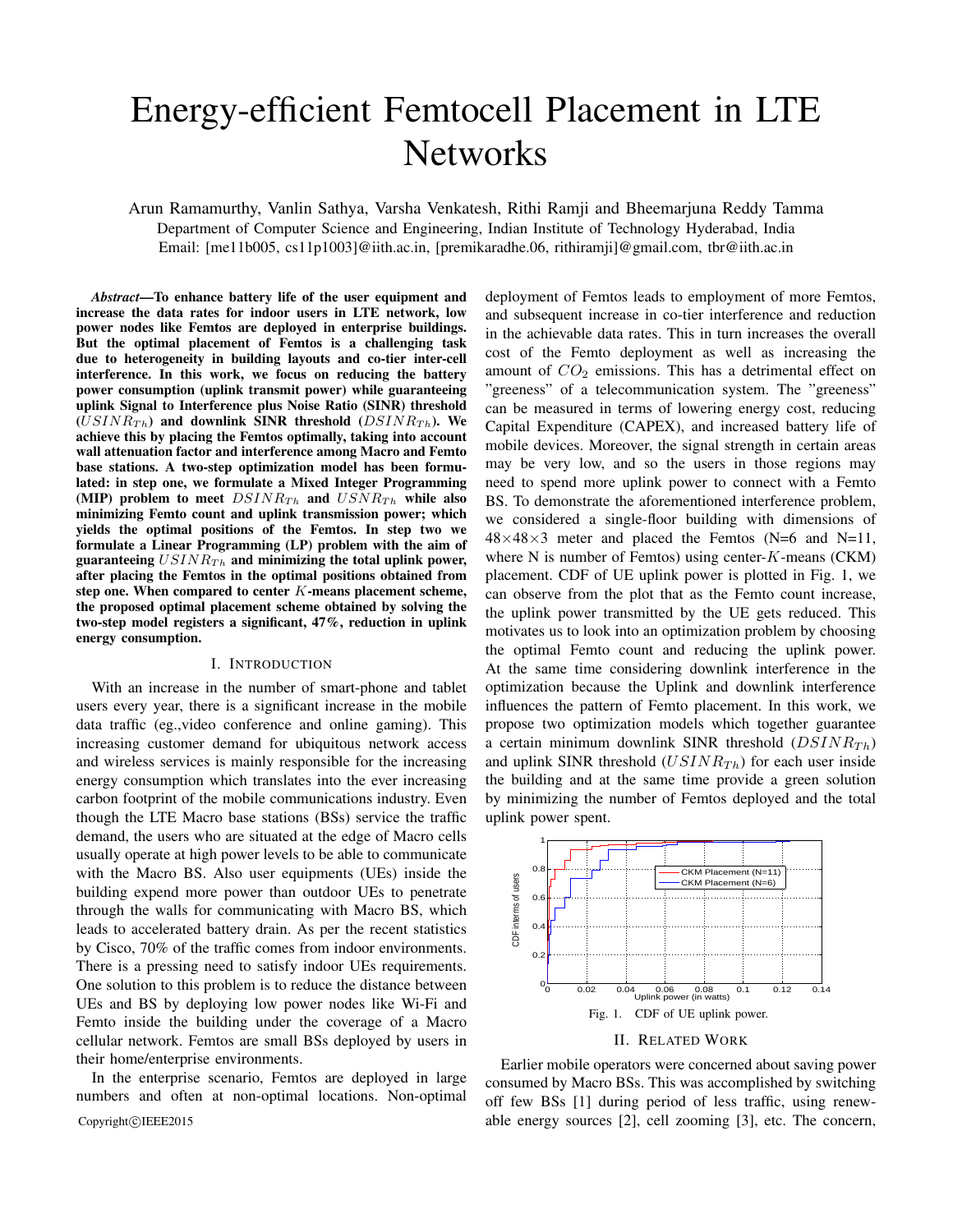however, has now shifted to UEs because most of the mobile phone batteries get drained faster with the advent in increased data usage. According to 3GPP in LTE network, the uplink transmission power [4] is tuned based on the feedback from Macro/Femto BS until desired SINR value is achieved. However, this tuning is more complex in heterogeneous networks due to cross-tier interference. In [5], the power for each frequency is tuned in an iterative manner. Since, the placement of Femtos was not optimal, high co-tier interference and a subsequent increase in power consumption would be observed.

The study [6] provided a solution to the joint optimal Femto placement and uplink power control problem. But their system model did not consider some realistic issues like uplink and downlink interference and building obstructions. In [7] the Femtos are placed inside a building to maximize the capacity of the users by considering only downlink interference. However, the placement of Femtos will change if we consider the uplink interference and obstructions in their model. In our recent work [8], the Femtos were placed optimally and the transmission power was dynamically adjusted to boost the SINR, by considering downlink interference and obstructions like walls and floors in the system model. To the best of our knowledge, this is the first study, where Femtos have been placed optimally by considering both uplink and downlink interference and the physical obstructions.

## III. PROPOSED WORK

#### *A. System Model*

The system model consists of an enterprise building with length  $(L)$ , breadth  $(B)$ , and height  $(H)$ , respectively. The floor is further partitioned into several rooms by the walls. Indoor users are served by one of Femto BSs deployed inside the building. In this study, we consider an LTE HetNet system comprising of Macro and Femto BSs. They are configured to operate on same frequency (*i.e.,* reuse one), which leads to high co-channel interference. Fig. 2 illustrates the aerial view inside the building in which the rooms are separated by thick walls and the grids in each room depict the sub-regions of length  $\delta_x$  and width  $\delta_y$  to avoid complex formulation. We assume that SINR value does not vary within a sub-region (as the sub-regions are small). The objective of this work is to find the optimal sub-regions for placing the Femtos so that the uplink SINR threshold  $(USINR<sub>Th</sub>)$  and downlink SINR threshold  $(DSINR_{Th})$  are good for indoor UEs and the uplink power of the UE is also minimized.

$$
PL_{Macco} = 40 \log_{10} \frac{d}{1000} + 30 \log_{10} f + 49 + K\sigma \qquad (1)
$$

$$
PL_{Femto} = 37 + 30\log_{10} d + K\sigma
$$
 (2)

Where, d denotes the distance between the serving BS and the receiving UE.  $K$  denotes the number of walls crossed by the signal while traveling from the serving BS to the UE,  $\sigma$  is the penetration loss and  $f$  denotes the carrier frequency of the Macro BS. We now explain the Path Loss (PL) models used in the calculation of channel gain between UEs and the BSs.



Fig. 2. Aerial view of typical floor area inside the building.

The PL from the Macro BS and Femto BS to an indoor user is given in Eqn (1) and Eqn (2) [8], respectively. This PL model is applicable for both uplink and downlink transmissions.

## *B. Uplink Power Control*

Power control refers to the exercise of optimally setting the output power levels of the UEs for uplink transmission. The 3GPP specifications [4] define this setting of the UE transmit power for physical uplink shared channel (PUSCH) by the following equation.

$$
P_{tx} = \min\{P_{max}, P_x\} \tag{3}
$$

$$
P_x = P_{UE} + \alpha PL + 10log_{10}(N^{'}) + fb(t)
$$

Where,  $P_{max}$  is the maximum transmit power level of the UE in uplink,  $\alpha \in \{0, 0.4, 0.5, 0.6, 0.7, 0.8, 0.9, 1\}$  is the path loss compensation factor signaled by higher RRC layers, PL is obtained from Eqn (1) or Eqn (2),  $P_{UE}$  is a parameter to control UE SINR target. In LTE, the bandwidth of each Resource Block (RB) is 180 KHz. Each RB consists of 12 sub-carriers and seven OFDM symbols.  $N'$  is the number of RBs allocated in uplink and  $fb(t)$  is the UE-specific correction value at TTI  $t$ , calculated from the transmit power control command in an accumulated or absolute manner. This value is transmitted by Macro/Femto BS through DCI (downlink control information) channel to UEs.

## *C. Problem Formulations*

In order to maintain good  $USINR_{Th}$  and  $DSINR_{Th}$  and to reduce the uplink power while guaranteeing the deployment of a minimum number of Femtos, we formulate a two-step optimization model. In the first step, we formulate a Minimize Femto and Uplink Transmission Power (MFUTP) MIP model to guarantee  $USNR_{Th}$  (uplink signal to noise ratio) and  $DSINR_{Th}$ . The objective of the above model is to minimize both, the number of Femtos required for deployment and the uplink transmission power of UEs. In the second step, we formulate a LP model with the goal to maintain Uplink SINR above a certain  $USINR_{Th}$  and to reduce the total uplink transmission power. We named this model as Uplink SINR Transmission Power (USTP). Table I shows the set of notations used in this work.

#### Step 1: MFUTP MIP Model

To address the optimal Femto placement problem, optimization model using MIP is formulated. The MFUTP MIP model is formulated in such a way that the  $DSINR_{Th}$  is maintained.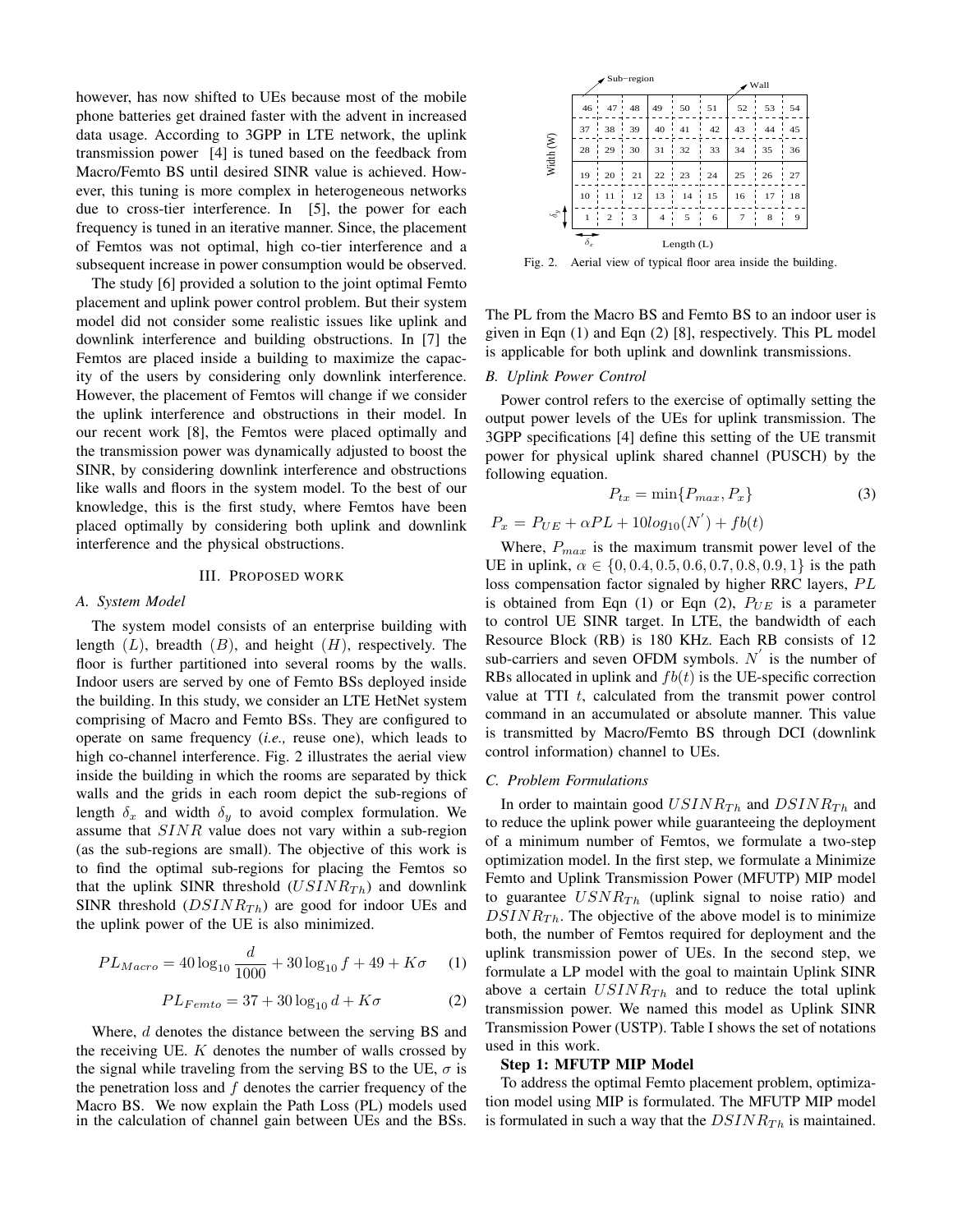TABLE I GLOSSARY

| <b>Notation</b>  | <b>Definition</b>                                                     |
|------------------|-----------------------------------------------------------------------|
| SR               | Set of all sub-regions inside the building                            |
| $U_i$            | Set of all users in sub-region $i$                                    |
| $x_a$            | 1 if Femto is placed at sub-region a, zero otherwise                  |
| $z_{ja}$         | $\overline{1}$ if $jth$ sub-region of the building is associated with |
|                  | the Femto located at sub-region $a$ , zero otherwise                  |
| $G_{ia}$         | Channel gain between sub-regions $j$ and $a$                          |
| $\overline{MBS}$ | Set of all Macro BSs                                                  |
| <b>SRB</b>       | Set of all RBs                                                        |

It is very difficult to determine the uplink SINR, unless the serving Femto or connectivity region is known. In order to place the Femto with both uplink and downlink constraints, the  $USNR$  is considered instead of the  $USINR$  and the Femtos are placed accordingly.

Our goal is to minimize the total number of Femtos deployed and total uplink power, which is expressed by Eqn (4).

$$
min(\beta_1 \sum_{a \in SR} x_a + \beta_2 \sum_{j \in SR} \sum_{m \in U_j} P_m^u / P_{max}^u)
$$
 (4)

In Eqn (4), if  $\beta_1 = 0$  then the optimization problem is fully based on reduction in total uplink power consumption and if  $\beta_2 = 0$  then minimizing the Femto count is the optimization problem. Thus,  $\beta_1$  and  $\beta_2$  can be varied depending upon the operator/customer necessity.  $P_m^u$  represents power emitted by user m at sub-region j,  $P_{max}^u$  represent the maximum power emitted by UE and  $P_m^u/P_{max}^u$  is the normalized transmit power of UE. These two objectives can be met by solving a multiobjective problem but this is beyond the scope of the work. The below constraint in Eqn (5) ensures that every sub-region is connected to exactly one Femto.

$$
\sum_{a \in SR} z_{ja} = 1 \qquad \forall j \in SR \tag{5}
$$

If a Femto is placed at a sub-region  $a, x_a = 1$  else  $x_a = 0$ . The constraint in Eqn (6) ensures that UE present in a sub-region j can be connected to a sub-region a only if  $x_a = 1$  (i.e.,  $z_{ja} =$ 1 only if  $x_a = 1$ ). There is no case where a UE in sub-region j can connect to a sub-region  $a$  when the Femto is non-existent there. However, there can be a case where  $z_{ja} = 0$  when  $x_a$ = 1. This happens when there is a Femto placed at sub-region  $\alpha$  but the sub-region  $j$  is so far away or separated by walls in such a way that the Femto at sub-region  $a$  will not be able to serve the users at sub-region  $j$ .

$$
z_{ja} - x_a \le 0 \qquad \forall j, a \in SR \tag{6}
$$

Each Femto operates at the maximum transmit power  $(P_{max}^f)$  in order to provide reasonably good signal strength to indoor UEs. Since all the Femtos use the same frequency, DSINR degrades because of the adverse impact of the cochannel interference. Certain minimum  $DSINR_{Th}$  needs to be guaranteed for all sub-regions of the building. DSINR of a particular sub-region  $j$  due to the Femto located at subregion  $a$ , is given by the L.H.S. of Eqn  $(7)$ . To guarantee optimum downlink coverage, DSINR of sub-regions must be maintained above the predefined threshold  $DSINR_{Th}$  ( $\lambda_d$ ), which is given by Eqn (7).

$$
\frac{Inf * (1 - z_{ja}) + G_{ja}P_{max}^f x_a}{N_o^d + \sum_{b \in SR \backslash a} G_{jb}P_{max}^f x_b + \sum_{e \in MBS} G'_{je}P_{macro}} \ge \lambda_d \quad \forall j, a \in SR \quad (7)
$$

Where,  $G'_{je}$  and  $G_{ja}$  are the channel gain from Macro and Femto,  $N_o^d$  is the downlink system noise and PL calculated using Eqn (1) and Eqn (2), respectively and  $P_{macro}$  is the power of Macro BS. In Eqn  $(7)$ ,  $Inf$  is a virtual infinite value [8] (a very large value like  $10^6$ ). The reason for using  $Inf$  \*  $(1 - z_{ia})$  is that if  $z_{ia} = 0$  then  $Inf * (1 - z_{ia})$  becomes a large value and the expression can be ignored safely. Without the Virtual Infinite value, Eqn (7) tries to ensure that all the Femtos meet the  $DSINR_{Th}$  constraint to a particular subregion. But a single Femto is enough to give  $DSINR_{Th}$  for any given sub-region. The MIP will always be infeasible if the virtual infinite value is not used, as not all Femtos can meet  $DSINR<sub>Th</sub>$  constraint for a particular sub-region. Eqn (7) can be linearized as follows:

$$
Inf * (1 - z_{ja}) + G_{ja}P_{max}^f x_a \geq \{ (\lambda_d N_o^d + \sum_{b \in SR \setminus a} G_{jb}P_{max}^f x_b \lambda_d + \sum_{e \in MBS} G'_{je}P_{macro} \lambda_d) \} \quad \forall j, a \in SR
$$
 (8)

Similar to downlink, certain minimum  $USNR_{Th}$  is guaranteed for all the users in the building. USNR of a particular user at sub-region  $i$  due to the Femto located at sub-region  $a$ , is given by the L.H.S. of Eqn  $(9)$ . To guarantee coverage,  $USNR$ of users must be maintained above the predefined threshold  $USNR_{Th}$  ( $\lambda_u$ ), which is given by Eqn (9). Here Inf is used to ensure that only the users who are connected to the Femto located at sub-region a receive the threshold USNR.

$$
\frac{\operatorname{Inf} * (1 - z_{ja}) + G_{ja} P_m^u}{N_0^u} \ge \lambda_u \quad \forall j, a \in SR, \forall m \in U_j \tag{9}
$$

Where,  $N_q^u$  is the uplink system noise. The Eqn (9) is further linearised as follows,

$$
Inf * (1 - z_{ja}) + G_{ja} P_m^u \ge \lambda_u N_0^u \quad \forall j, a \in SR, \forall m \in U_j \qquad (10)
$$

Finally, the  $MFUTP$  is formulated as follows,  $min(\beta_1 \sum$  $\sum_{a \in SR} x_a + \beta_2 \sum_{j \in SI}$ j∈SR  $\sum$  $m \in U_j$  $P_m^u/P_{max}^u$ ) s.t, (5), (6), (8), (10).

By solving this MFUTP MIP formulation, the following values can be ascertained:

- The minimum number of Femtos needed to maintain  $DSINR_{Th}$  in each sub-region of the building.
- The minimum uplink power each UE has to transmit out to maintain  $USNR_{Th}$ .
- The optimal locations of Femtos inside the building.
- The Femto to which the indoor users in any given subregion will be associated with.

# Step 2: USTP LP Model

Once the Femto co-ordinates and Femto serving region is known from step one we can estimate the USINR. Further, the uplink power transmitted by the UE can be optimized by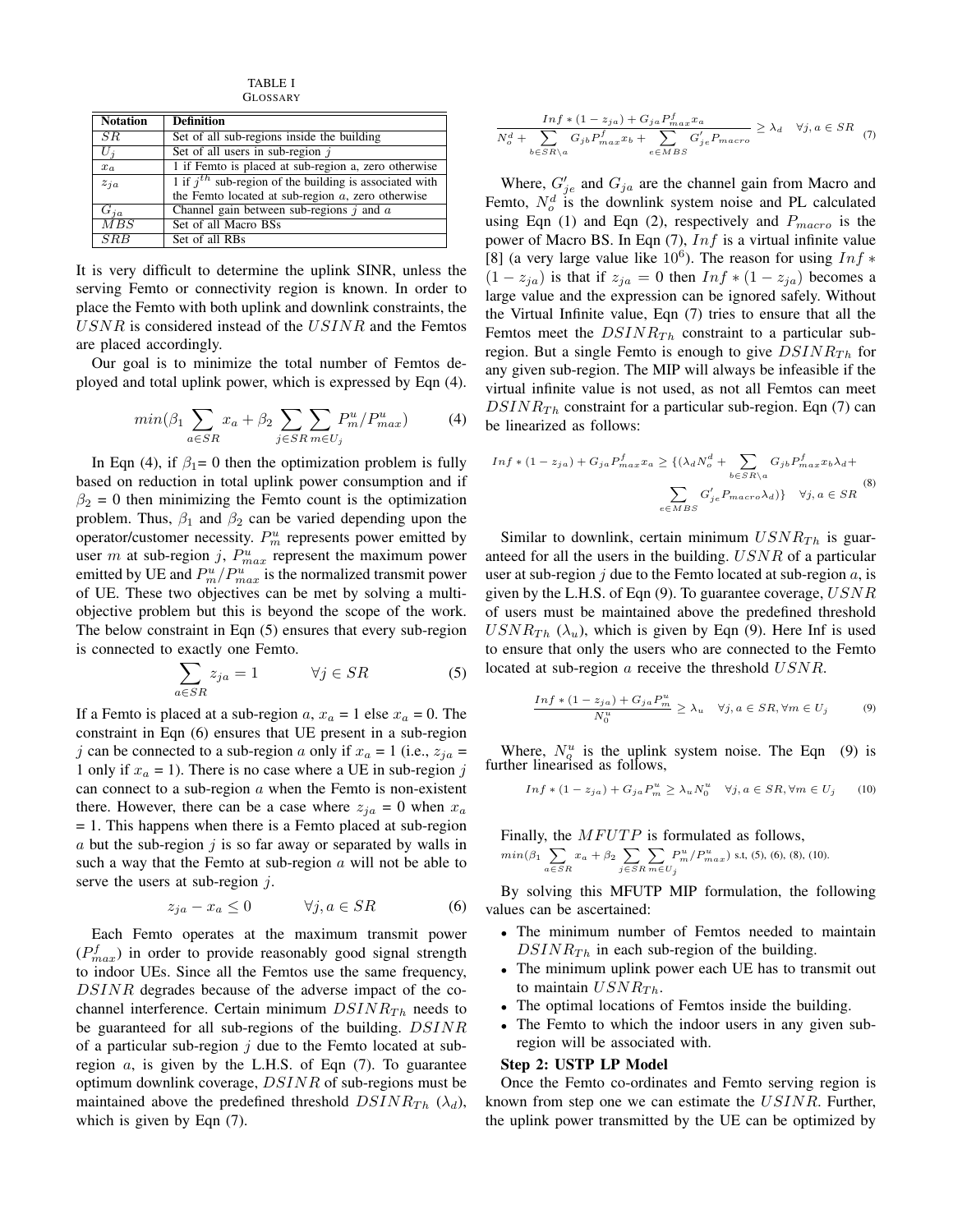adding the  $USINR$  constraint. Our goal is to find the optimal value of uplink power in such a way that the  $USINR_{Th}$  is guaranteed for each UE in the building. Fig. 3 shows a building with Femtos  $(F1, F2, \ldots, F6)$  and the UEs  $(U1, U2, \ldots, U6)$ . The users (U1, U2, U3, U4) are connected to Femtos (F1, F2, F3, F4), respectively and are allocated the same RB1 from their respective Femtos (F1, F2, F3, F4). This will create an uplink interference as represented by the dotted lines for F1 in the diagram. If we observe UE U1, it faces interference from UEs (U2, U3, U4). This is different in the case of Femtos (F5, F6) due to allocation of different RBs.

Each Femto has  $N_b$  number of RBs and these are allocated to the users by the scheduling algorithm. For each RB, the power value can vary dynamically depending upon the impact of interference offered by the neighboring UEs to each other. The step-two (LP) model runs (in a polynomial time [10]) for every transmission time interval (TTI) of the LTE frame and dynamically varies the transmit power of each RB in such a way that it guarantees  $USINR_{Th}$  and thus the total uplink power is minimized.



Fig. 3. Uplink Interference Scenario in Indoor Building

Certain minimum  $USINR_{Th}$  is guaranteed for users inside the building. USINR of a particular user connected to a Femto located at sub-region  $a$  is given by the L.H.S of Eqn (11). Depending upon the  $USINR$  needs of each user in sub-region,  $SINR_{Th}$  must be maintained above the threshold  $(\lambda_i)$  which is given by Eqn (11).

$$
\frac{G_{if_i}P_i^u}{N_o^u + \sum_{j \in V_r \backslash i} G_{jf_i}P_j^u} \ge \lambda_i \quad \forall i \in V_r
$$
\n(11)

Where,  $V_r$  represents the set of users who are using RB  $r$ , where  $r \in SRB$ , uplink threshold  $(\lambda_i)$  varies based on the requirement of users in sub-regions,  $f_i$  is the Femto to which user *i* is connected. Here,  $P_i^u$  is the power emitted by UE *i* to maintain the  $USINR_{Th}$ .  $G_{if_i}$  and  $G_{jf_i}$  are the channel gain from serving UE to Femto BS and interfering UE, respectively.

The Eqn (11) is further linearised as follows,

$$
G_{if_i}P_i^u \ge \lambda_i N_o^u + \lambda_i \sum_{j \in V_r \setminus i} G_{jf_i}P_j^u \quad \forall i \in V_r \tag{12}
$$

Finally, the USTP is formulated as follows,

$$
min \sum_{i \in U_r} P_i^u \text{ s.t, (12)} \quad \forall r \in SRB
$$

## IV. EXPERIMENTAL SETUP AND NUMERICAL RESULTS

The building setup along with the Macro and the Femtos BS as elucidated in the system model given in section III-A

TABLE II SIMULATION PARAMETERS

| <b>Parameters</b>           | <b>Values</b>              |
|-----------------------------|----------------------------|
| Number of floors            | One                        |
| Building dimensions         | $48m \times 48m \times 3m$ |
| Room dimension              | Non-uniform                |
| Total number of sub-regions | 144                        |
| Sub-region dimensions       | $4m \times 4m$             |
| Total number of rooms       | 15                         |
| Macro transmit power        | 46 dBm                     |
| Macro BS height             | 30 <sub>m</sub>            |
| Femto transmit power        | 20dBm                      |
| UE maximum transmit power   | 0.2W                       |
| <b>LTE</b> Mode             | <b>FDD</b>                 |
| Users distribution          | One UE in each sub-region  |
| <b>Operating Frequency</b>  | 2.6 GHZ                    |
| $DSINR_{Th}$                | $0$ dB                     |
| $\beta_1$                   |                            |
| $\beta_2$                   |                            |

is simulated using MATLAB. Macro BS is placed at 300m [8] Euclidean distance from the center of the sub-region 1. MFUTP is solved using GAMS CPLEX [9] solver. To solve such MIP based optimization problems, GAMS solver uses its branch and bound framework. GAMS solver gives the subregion indices where the Femtos are to be placed as output. Femtos are then placed on the ceiling of the corresponding sub-regions. Various network parameters are then analyzed in this experimental scenario using MATLAB (Refer Table II).

In order to visualize the importance of this optimal placement over various network parameters, it has been compared with CKM Placement scheme. CKM Placement scheme used K-Means clustering algorithm which takes the mean position of each sub-region as input, forms appropriate clusters and determines the center of each cluster. In our case; for each sub-region, the mean of the sub-region and the center of the sub-regions are the same. Hence, the center of the sub-regions are given as input to the algorithm to form clusters. The Femtos are then placed at the centroid of each cluster.

## (a) Downlink:

Center (CKM) Placement: To compare CKM approach with the optimal placement scheme, we formed five clusters in the CKM placement. The user gets connected to a Femto BS which provides a good DSINR value when compared to the other Femtos. It is assumed that all the users present inside a sub-region will get connected to the same Femto. Fig. 4 shows the Femto serving sub-regions for CKM placement of Femtos. The sub-regions marked with the same color are being served by the same Femto BS. For example sub-regions colored in yellow as shown in Fig. 4 are connected to the F5 Femto.

Fig. 5 shows the DSINR of the sub-regions for the center placement. The color scale shown at the left maps the DSINR value pertaining to each color. The deepest shade of red in the color scale is mapped to the maximum DSINR value. The Femtos are placed in the sub-regions denoted by  $A$  to  $E$  and have deep red color. Due to path loss, the sub-regions that are farther from the position of the Femtos within the same room experience low DSINR value. For example, the region I within room 5 (R5) has a low DSINR value as it is relatively at a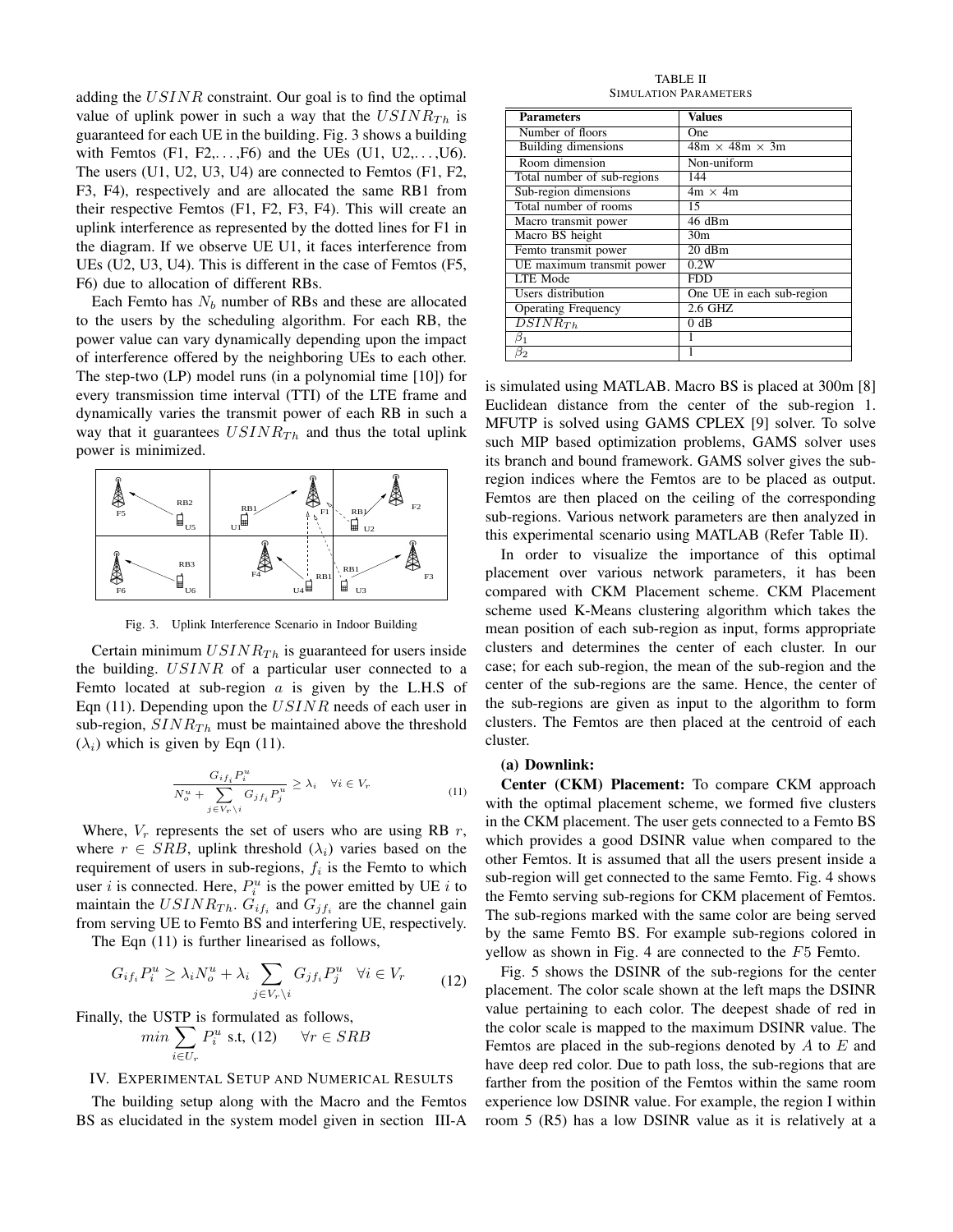

2 4 6 8 م 10 12  $E$  12 10  $8$  6  $4$   $D^2$ Y sub−region number 0 10 20 30  $R9$ R7 $\overline{\phantom{a}}$ R12 L R13 H  $R14$ <sup>4</sup>  $R5$ R10 R11 R6 F BI 41GI LCUR  $F \sim$   $A$   $A$ H I lJ. G R8 R15 R<sup>4</sup> R<sup>2</sup> HR<sup>3</sup> R<sup>4</sup>



Fig. 4. Femto sub-region association for CKM Placement

Fig. 5. DSINR (in dB) for CKM Placement of Femto

Fig. 6. Femto sub-region association for MFUTP placement

greater distance from the serving Femto located at position A. The DSINR value also degrades with the increase in the number of walls that obstruct the signal from the serving Femto. This can be seen from regions  $(F, G)$  which have a DSINR value of 10 to 15 dB when compared to regions  $(H, J)$ that get a DSINR value lesser than -10 dB. This is because regions  $(F, G)$  are closer to the serving Femto and the signal strength is eroded by a single wall while regions  $(H, J)$  are deployed at relatively farther away from their serving Femtos and obstructed by two walls instead of one. Consequently, the users in the regions  $(H, J)$  cannot communicate with the Femto BS. This is the drawback of the center placement where all the users are not guaranteed a threshold DSINR value.

Optimal MFUTP Placement: Similar to the Femto serving sub-regions in Fig. 4, Fig. 6 is the Femto serving sub-regions for the optimal positioning of Femtos. Fig. 7 shows the DSINR in optimal placement. From the color scale at the left, it can be observed that the minimum DSINR value guaranteed to all the users is 0 dB (i.e.,  $DSINR_{Th} = 0dB$ ) in contrast to the -10 dB in case of center placement. Regions  $(A1, B1, C1, D1, E1)$  show the optimal locations of the Femtos.  $(F1, G1, H1)$  are the regions where the users get the minimum DSINR of 0 dB. The users in these regions can still communicate with the Femto BS. Based on the path loss and wall loss described earlier, the users closer to the Femtos and within the same room as the Femtos experience a better DSINR value in comparison to the users away from them. For example, the DSINR is better to the users inside the rooms  $(R3, R5, R8, R9, R13)$  because the Femtos are placed within them. Thus, the optimal placement (MFUTP, USTP) method guarantees a  $DSINR_{Th}$  of 0 dB.

# (b) Uplink:

CKM-Restricted Power Control (CKM-RPC): In this case, the Femtos are in CKM placement with the restriction that the users have to transmit at an uplink power of at most 0.2 watt (i.e., 23 dBm) as per 3GPP standard.

CKM-Non Restricted Power Control (CKM-NRPC): In this case, the Femtos are in CKM placement. We allow all the users to maintain  $USINR_{Th} = -2$  dB and measure the uplink power required, i.e., there is no standard uplink power limit (0.2 W).

Uplink power in CKM-RPC and (MFUTP, USTP) Placement: In order to make a fair comparison, the uplink power of the every UE is to be maintained at - 2 dB  $USINR_{Th}$ for these placements (CKM-RPC, (MFUTP, USTP)). Fig. 8

shows the uplink power in CKM-RPC placement. We have to compare Fig. 4, Fig. 5 and Fig. 8 to observe the serving subregions of Femtos, the placement of Femtos and uplink power metrics of the users in CKM-RPC placement. The users in the room  $(R5, R7, R8, R9, R12)$  transmit at low power  $(0.02W)$ as shown in color scale of Fig. 8 to meet the  $USINR_{Th}$  = -2 dB because the Femtos are deployed in those rooms. But some users in the sub-regions  $(A2, B2, C2)$  must transmit at a higher power (0.2W) to maintain the  $USINR_{Th}$  as the Femtos are farther from them (path loss) and the number of walls obstructing the signal from the Femto  $(F2, F3, F4)$  in Fig. 4 is more than the former. Also, some percentage of users are not able to maintain the  $USINR_{Th}$  in CKM-RPC placement. This has well explained in terms of CDF graphs.



Fig. 13. Variation of Uplink Power (in Watts) based on  $SINR_{Th}$  in (MFUTP, USTP) placement

Similarly, we compare Fig. 6, Fig. 7 and Fig. 9 to observe the serving sub-regions of Femto, placement of Femtos and uplink power in (MFUTP, USTP) placement. The users in the rooms  $(R5, R3, R8, R9, R13)$  transmit at low power  $(0.005W)$  as is evident from the color scale of Fig. 9 to meet the  $USINR_{Th}$ . As the Femtos are deployed in those rooms, and the users in the regions  $(A3, B3, C3)$  transmit at a higher power (0.045W) to maintain the  $USINR_{Th}$ . The (MFUTP, USTP) placement uplink power values are considerably lesser than in CKM-RPC placement.

CDF interms of uplink power and SINR: The two graphs shown in Fig. 10 and Fig. 11 give an insight into the comparison of all the three placements (CKM-RPC, CKM-NRPC, (MFUTP, USTP)) with respect to the uplink power and SINR. The Fig. 10 shows the CDF of users versus USINR for all the placements. It can be seen that the USINR value goes upto -5 dB in CKM-RPC, whereas the optimal (MFUTP, USTP) placement maintains the  $USINR_{Th}$  at -2 dB for all the users so that there are no connectivity issues. In